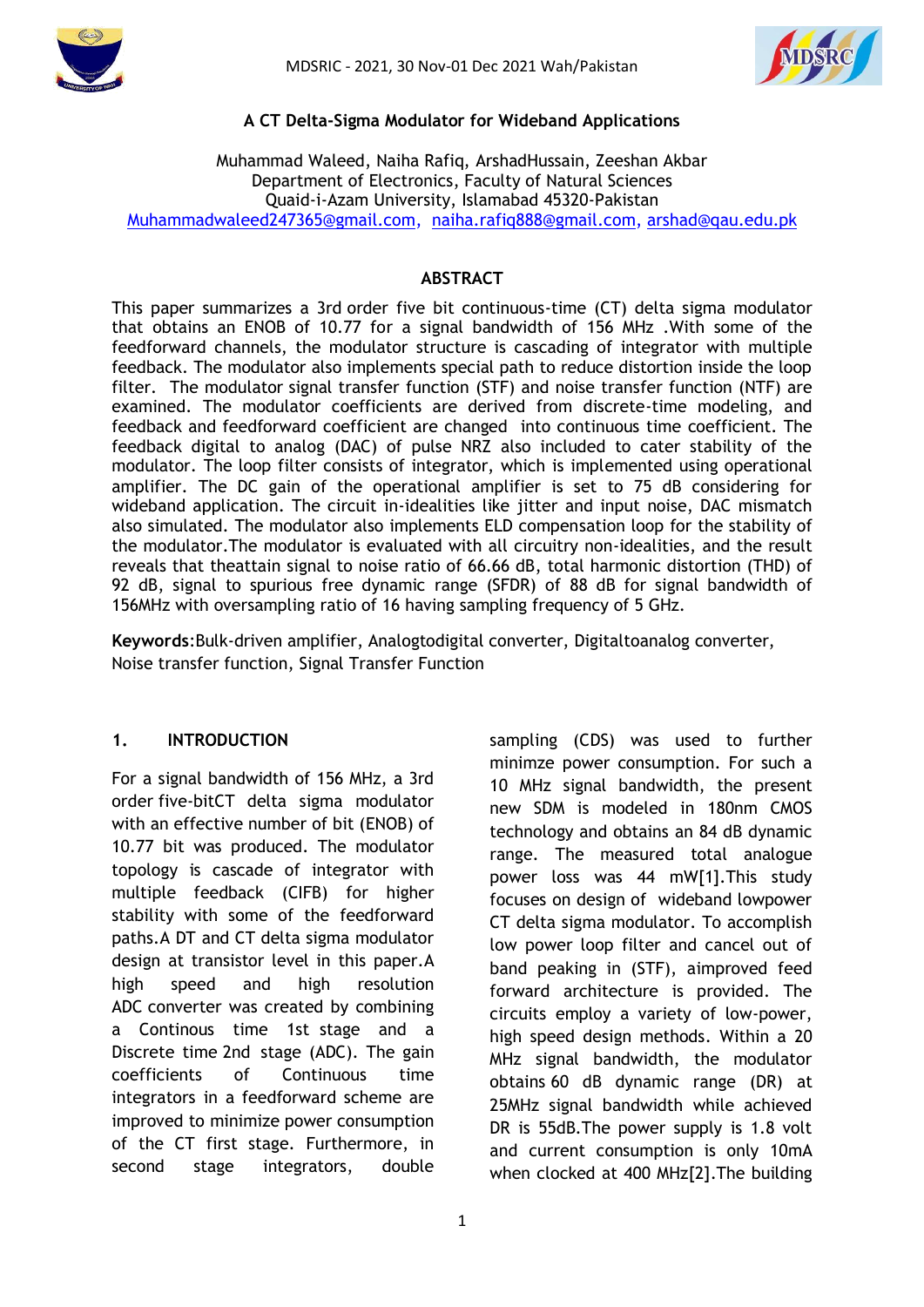



of a continuous time delta sigma for use in an ultrasound beamformer for biomedical imaging is presented in this paper. To increase resolution, modulator work at 1.2GHz. It replaces active adder in front of internal quantizer with a digital excessive loop delay (ELD) compensate. A delay-free feedback path is achieved by combining a digital control reference switching matrix with dataweighted averaging method. To ensure low clock jitter sensitivity and greater loop filter linearity, a multi-bit FIR feedback digital to analog converter and associated compensation circuit are used.This modulator attain dynamic range of 77.3dB while SNDR is 74.3dB and SNR is 77.3dB at signal bandwidth of 15MHz. The core modulator, which is made in 65 nm CMOS process, takes up only  $0.16$  mm<sup>2</sup> and consumption of power is 6.96 mWwhile supply voltage is 1 V. A merit figure of 58.6 fJ/conv. step is reached [3].High jitter robustness and low integrator dynamics, as well as superior linearity, can be accomplished in a singlebit continuous time delta sigma modulator by adjusting a finite impulse response filter in feedback digital to analog converter, according to recent state of theart designs digital to analog convertor.When

usedtoContinoustime incrementally delta sigma modulators, however, the output of each and every FIR tap is irrelevant to input signal after every periodic resets of the loop-filter, and it takes some time to return to normal operations. This causes substantial swing overshoot at the integrator outputs in the beginning portion of each incrementally conversion cycle, limiting the modulator's dynamic range (DR) and so negating the advantages of FIR DAC. The difficulties of attaining a FIR DAC in an incrementally modulator are described in this paper. In addition, two design strategies are demonstrated for mitigating swing overshoots and achieving normal modulator action. This permits for a greater number of FIR taps to be employed in an incrementally delta sigma modulator modulator, which is advantageous for high-speed/highresolution systems [4].

This paper proposeda wideband noise shaping delta-sigma modulator for signal bandwidth of 100 MHz. The proposed modulator loop filter is fifth order, while the quantizer is a 4-bit. The modulator investigated for topologies CIFB and CIFF. Both modulators utilize out-of-band gainof 4 and oversampling ratio of 16 and can attain signal to noise ratio of 108 dB. The CIFF topology signal transfer function peaking compared to CIFB topology of CIFB. The NTF of the modulator shows the accurate noise shaping considering ideal operational amplifier in the integrators. The modulator also implements NTF zero optimizations method to minimize further in band quantization noise. The DC gain causes reduction of resolution of the modulator, so maximum DC gain amplifier are used in the integrator. Limited slew-rate issues for all the integrators are discussed. The circuit non-idealities like thermal noise and flicker noise also simulated at MATLAB. An extra amplifier for the CIFF topology also discussed and trade-off for the higher performance of the modulator. The CIFB topology provides higher stability for the higher order of loop filter, so CIFB topology also considered. Therefore, the modeling and MATLAB simulation shows that the modulator can obtain SNR of 108 dB at oversampling ratio (OSR) of 16 with fourbit quantizer for signal bandwidth of 100 MHz.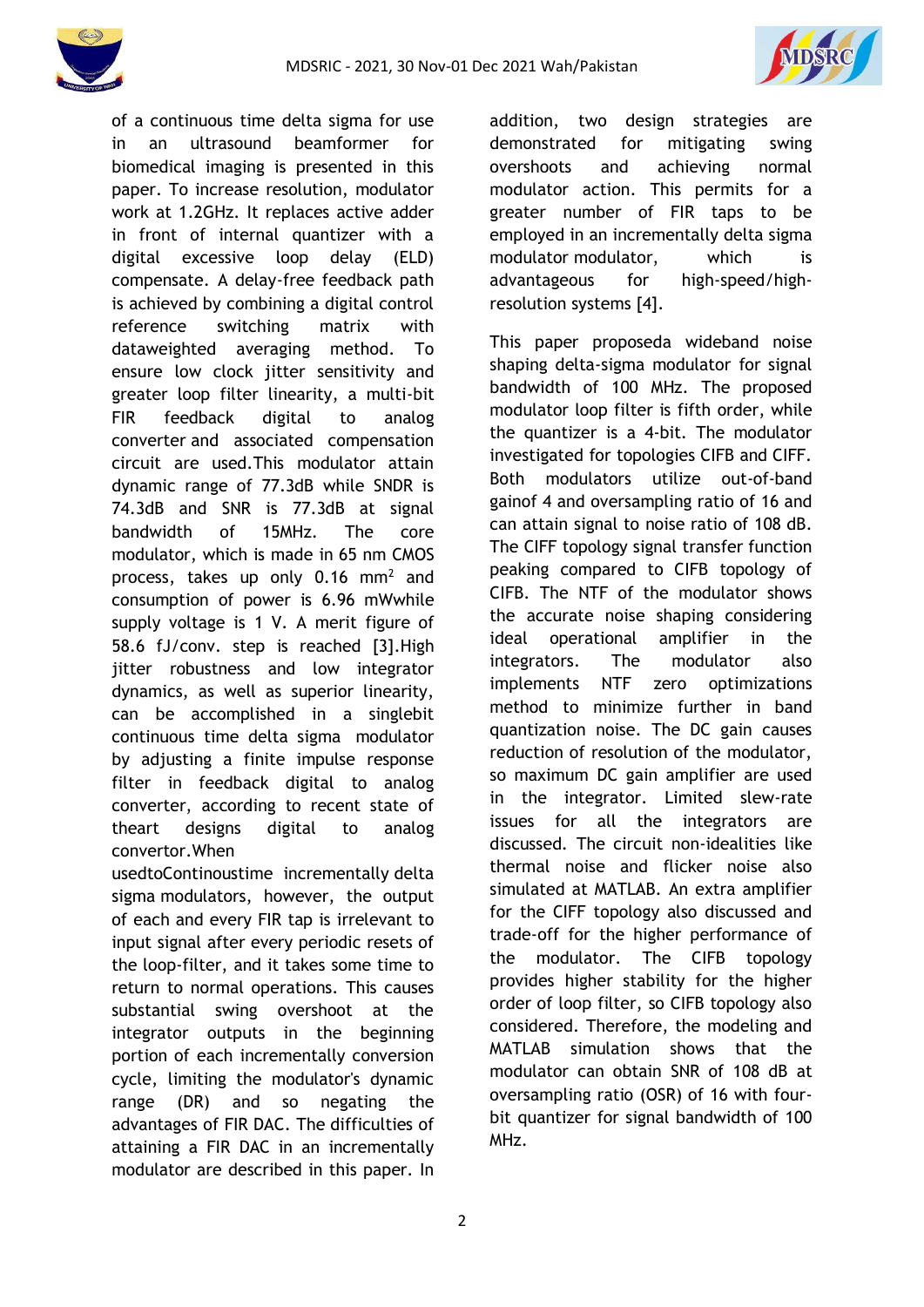



After the introduction, the second section discuss the design of the modulator design with CIFB structure, while the third-order five-bit continuoustime third section describes the modeling and simulation of the modulator and explain the operational amplifier for integrator for the third-order 5-bit quantizerfor CT design implementation. Finally, the section four concludes the paper.

### **2. MODULATORDESIGN**

A higher order with three integrators in the loopfilter and five-bit quantizer modulator modeled using Delta-Sigma Toolbox [12]. The CIFBinvestigated for higher out-of-band-gain(OBG) of 2 with moderate oversampling ratio of 16 without NTF zero optimization technique. The modulator with CIFB topology can achieve SNR of 68 dB with OSR of 16.Due to the reason of low pass modulator, the STF of modulator have low pass behavior. While the NTF have high pass response to shape more quantization noise at high frequency. The coefficients of the proposed 3 rdorder multiple bit CIFB obtained from Delta-Sigma Toolbox.These coefficientsrepresent the ratio of capacitors at the discrete-time implementation of the modulator. While for the CT implementation these coefficient needs to be converted into the CT equivalent coefficient [13]. Then these converted coefficients will be used to choose the resistor and capacitor ratio considering the sampling frequency. Those coefficients which are not mentioned, have value zero.The STF and NTF of the modulator is shown in Figure 1. As it is shown from the Figure 1 clearly that the OBG of the CIFB modulator is 2. While STF of the modulator shows lowpass response to allow those signals, which are at low frequencies and attenuate high frequency signal. The

Figure 2 shows the STF and NT plot, due to CIFB topology the STF response is flat which shows no peaking effect. The Figure.3 shows the output power spectral density (PSD) plot with SNR of 68, achieving effective number of bit (ENOB) of 10-bit. The modulator NTF shows a sharp noise shaping response due to the reason that all integrator inside the loopfilter is assumed having infinite DC gain. The noise floor is at the level of - 140dB, the quantization noise is suppressed maximum with nine



**Figure 2: STF and NTF (CIFB)**

integrators inside the loop filter.Due to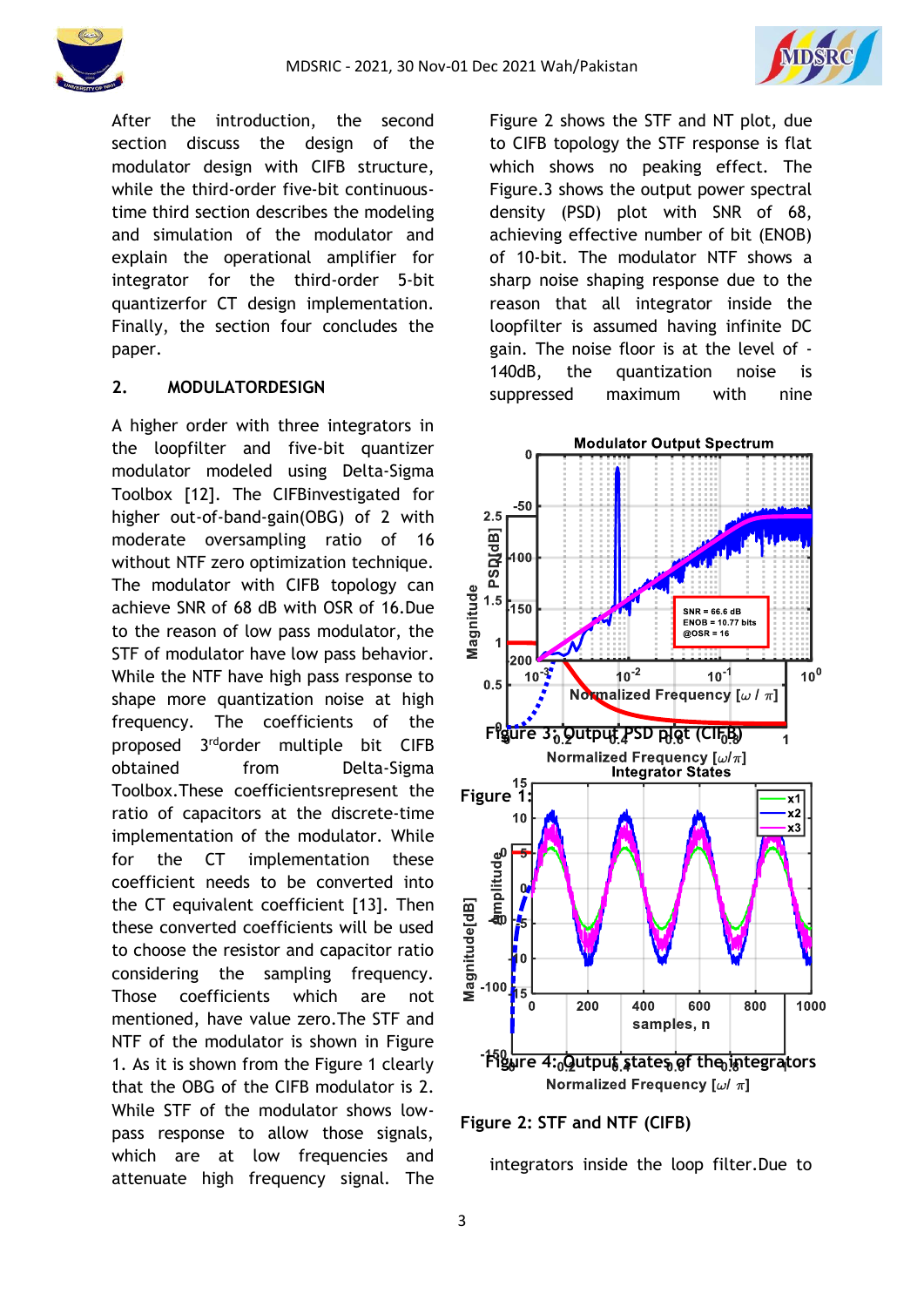



moderate OSR of 16, the signal bandwidth is high. Due to CIFB topology of the modulator the signal swing inside the loopfilter is large as a results operational amplifier with very high DC gain will be demanded for the suppression of the quantization noise. Due to CIFB topology the stability of the loopfilter is very high due to the advantage of multiple feedbacks, while the overall modulator becomes power hungry with many high DC gain amplifier inside the loopfilter.

# **3. RESULTS & DICUSSION**

A third-order five-bit CT delta sigma modulator toachieve ENOB of 10.77 bit for signal bandwidth of 156 MHz. The modulator topology is cascade of integrator with multiple feedback with some of the feedforward paths. The modulator also implements special path to reduce distortion inside the loop filter. The simulation environment SDToolbox[14] which simulates the circuit non-idealities are used. This section will discuss about the circuit non-idealities like thermal noise or kT/C, flicker noise, finite operational amplifier gain, finite slew-rate, finite gain-bandwidth (GBW).

## **4. CONCLUSION**

For a signal bandwidth of 156 MHz, a third-order five-bit CT delta sigma modulator with an effective number of bit (ENOB) of 10.77 bit was developed. The modulator topology is cascade of integrator with multiple feedback with some of the feedforward paths. The modulator also implements special path to reduce distortion inside the loop filter. The NTF and STF of the modulator are discussed. The modulator coefficients are derived from discrete-time modeling, and feedback and feedforward coefficient aretransformed into a constant time coefficient. The feedback digital to analog (DAC) of pulse NRZ also included to cater stability of the modulator. The loop filter consists of integrator, which is implemented using operational amplifier. The DC gain of the operational amplifier is set to 75 dB considering for wideband application. The circuit in-idealities like jitter and input noise, DAC mismatch also simulated. The modulator also implements ELD compensation loop for the stability of the modulator. The modulator with all circuit non-idealities is simulated and results show that modulator can obtain signal to noise ratio of 66.66 dB, total harmonic distortion (THD) of 92 dB, signal to spurious free dynamic range (SFDR) of 88 dB for signal bandwidth of 156MHz with oversampling ratio of 16 having sampling frequency of 5 GHz.

# **5. ACKNOWLEDGMENT**

This research work was supported by System-on-Chip Design Laboratory (SoC), Department of Electronics, Faculty of Natural Sciences, Quaid-i-Azam University, Islamabad, Pakistan.

- **6. REFERENCES**
- [1] **A. Mesgarani, et al, 2010,** Continuous-Time/Discrete-Time(CT/DT) Cascaded Sigma-Delta Modulator for High Resolution and Wideband Applications, IEEE Workshop on Microelectronics and Electron Devices, USA.
- [2] **X. Chen, et al, 2007,** A 18 mW CT Delta-Sigma modulator with 25 MHz bandwidth for next generation wireless applications, IEEE Custom Integrated Circuit Conference, San Jose, CA USA.
- [3] **Y. Zhang, et al, 2015**, A continuous-time Delta-Sigma Modulator for Biomedical